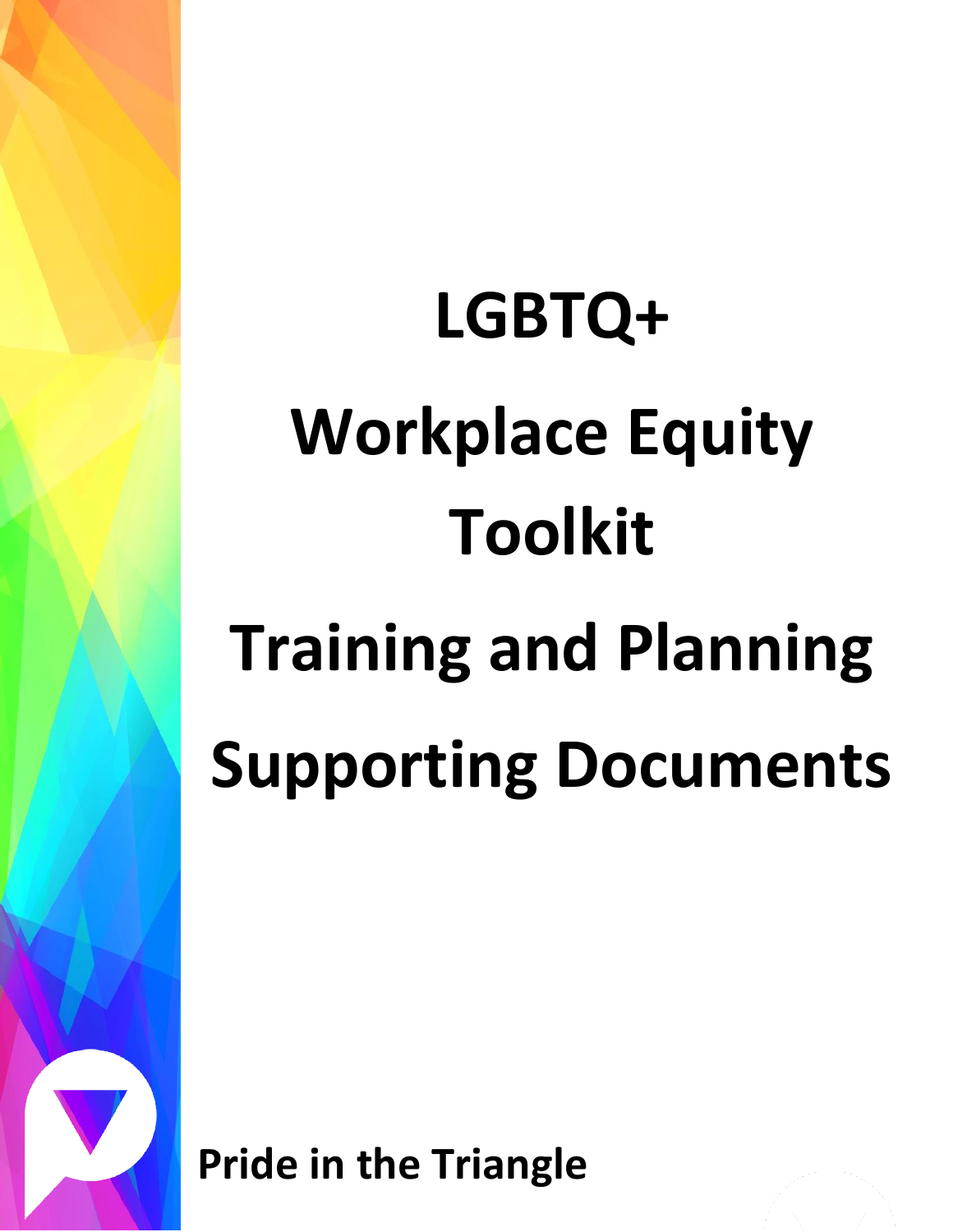## **Pride in the Triangle**

Pride in the Triangle (PITT) is a collaboration of Triangle, NC-area LGBTQ+ employees, consultants, and allies from companies in all sectors. We come together to network, share best practices, and advance LGBTQ+ issues in our companies and across North Carolina. We envision a more inclusive and equitable work environment for LGBTQ+ people and are working collaboratively to make that vision a reality.

Contact us at: [info@prideinthetriangle.com](mailto:info@prideinthetriangle.com) and [https://prideinthetriangle.org/.](https://prideinthetriangle.org/)



This Toolkit was licensed on May 4, 2020 under a [Creative Commons](https://creativecommons.org/) attribution 4.0 international license. Please use freely, cite the source, and refer to adaptation guidance on page 4 of the Facilitator's Guide.

## **This Toolkit was jointly developed by:**



**Katherine L. Turner**

President, Global Citizen, LLC

Adjunct Professor, UNC-Chapel Hill

[https://www.globalcitizenllc.com](https://www.globalcitizenllc.com/)



#### **Stan Kimer**

President, Total Engagement Consulting

VP Learning, National Diversity Council

<https://www.totalengagementconsulting.com/>

**Scott Hirschuber**, Founder, Pride in the Triangle, and **Katie Grimes**, Co-Lead, PITT Workplace Equity, provided important leadership on the Toolkit fundraising and development. We appreciate Katie Grimes, Scott Hirschuber, **Ames Simmons**, and **Raven Sykes** for their review and feedback and valuable input received from our February 2020 training of trainers (TOT) participants.

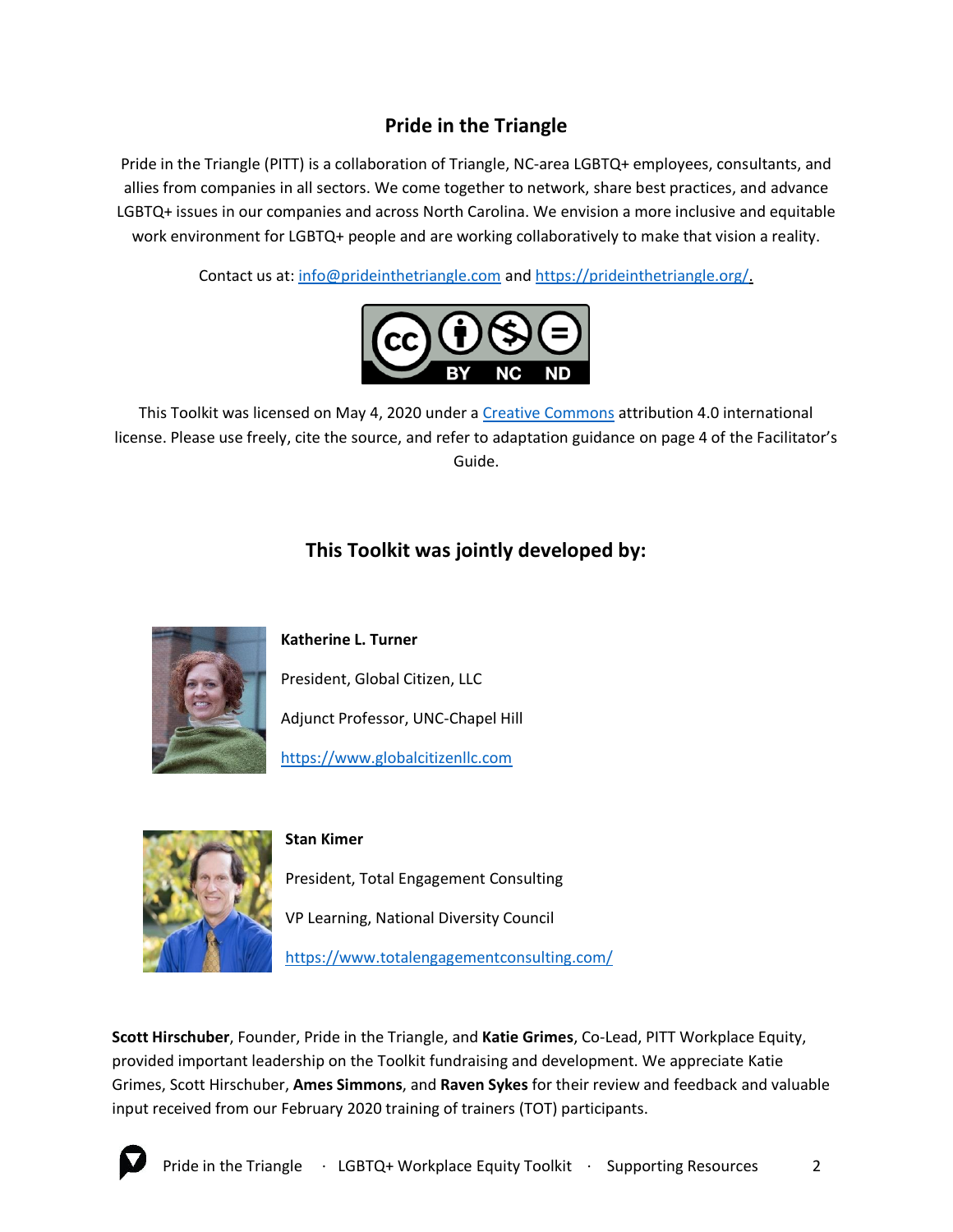**Appreciation to our Toolkit Sponsors**

#### **Gold Tier:**





**Silver Tier:**



**BlueCross BlueShield** of North Carolina



The Allman **Bobbie Group** theallmanbobbiegroup.com



**Bronze Tier:**

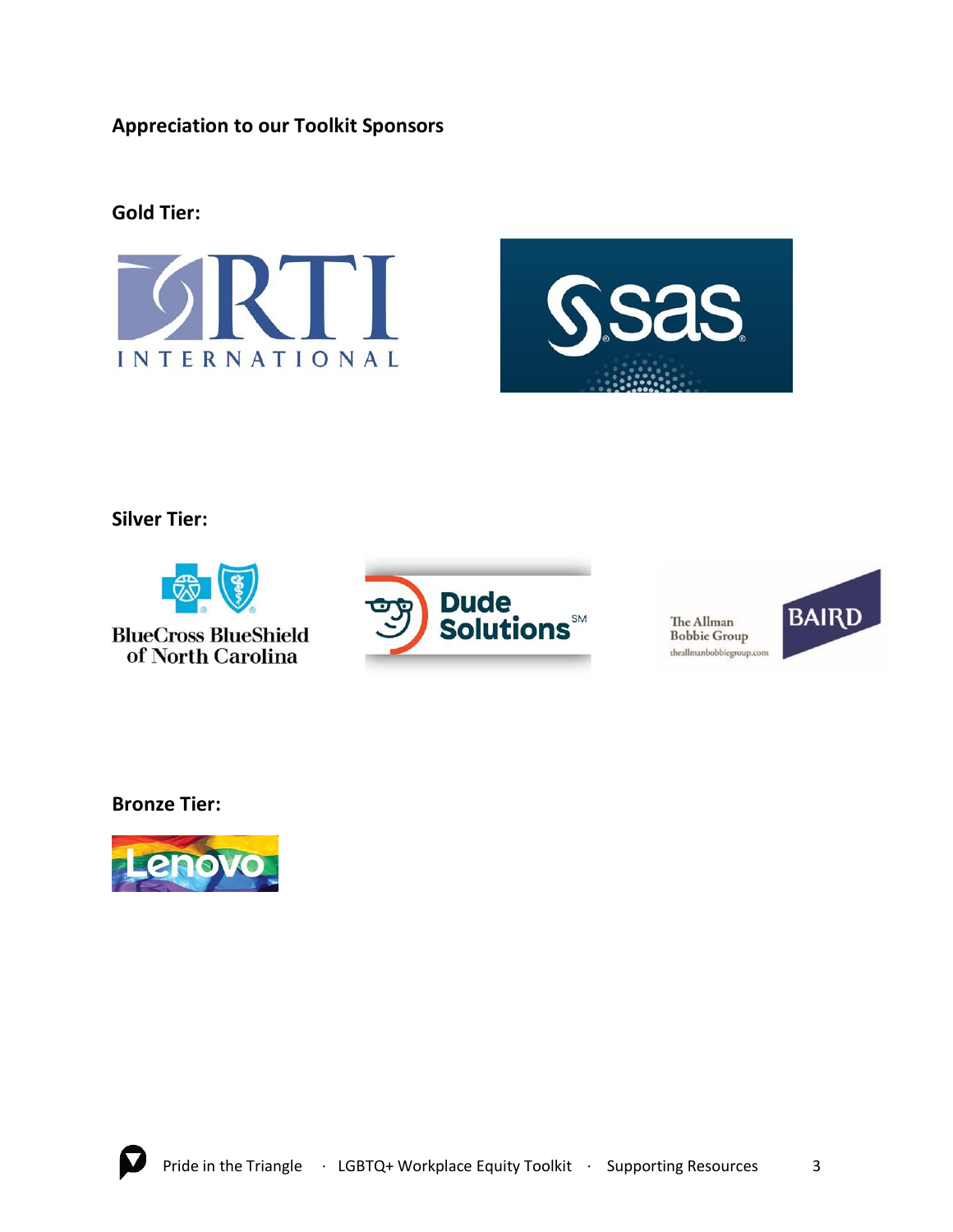

## **LGBTQ+ Workplace Equity Toolkit**

### **Training and Planning Supporting Documents**

This document contains five supporting documents: three for planning and preparing to hold the LGBTQ+ Workplace Equity Training session, and two for use at the training session.

This document is available in Word format so you can edit and customize these items.

#### **Contents**

This document contains five items:

- How to Engage Leadership and Cultivate Support for LGBTQ+ Workplace Equity Training
- Sample Email Invitation to LGBTQ+ Workplace Equity Training
- Three sample agendas for three different time frames
	- o Five hour session
	- o Three hour 15 minute session
	- o One hour 30 minute session
- LGBTQ+ Workplace Equity Training Evaluation
- Participant Certificate of Completion

#### **Organization**

The Toolkit content is organized in six sections. There is a color-coded bar at the start of each section that corresponds to the color bar at the top of each slide within that section.

| Red    | Introductions, Set Up, and Rationale for This Training |
|--------|--------------------------------------------------------|
| Orange | <b>Terminology and Concepts</b>                        |
| Yellow | Business Case for LGBTQ+ Workplace Equity              |
| Green  | Unconscious Bias and Solidarity                        |
| Blue   | Case Studies                                           |
| Purple | <b>Next Steps and Conclusion</b>                       |

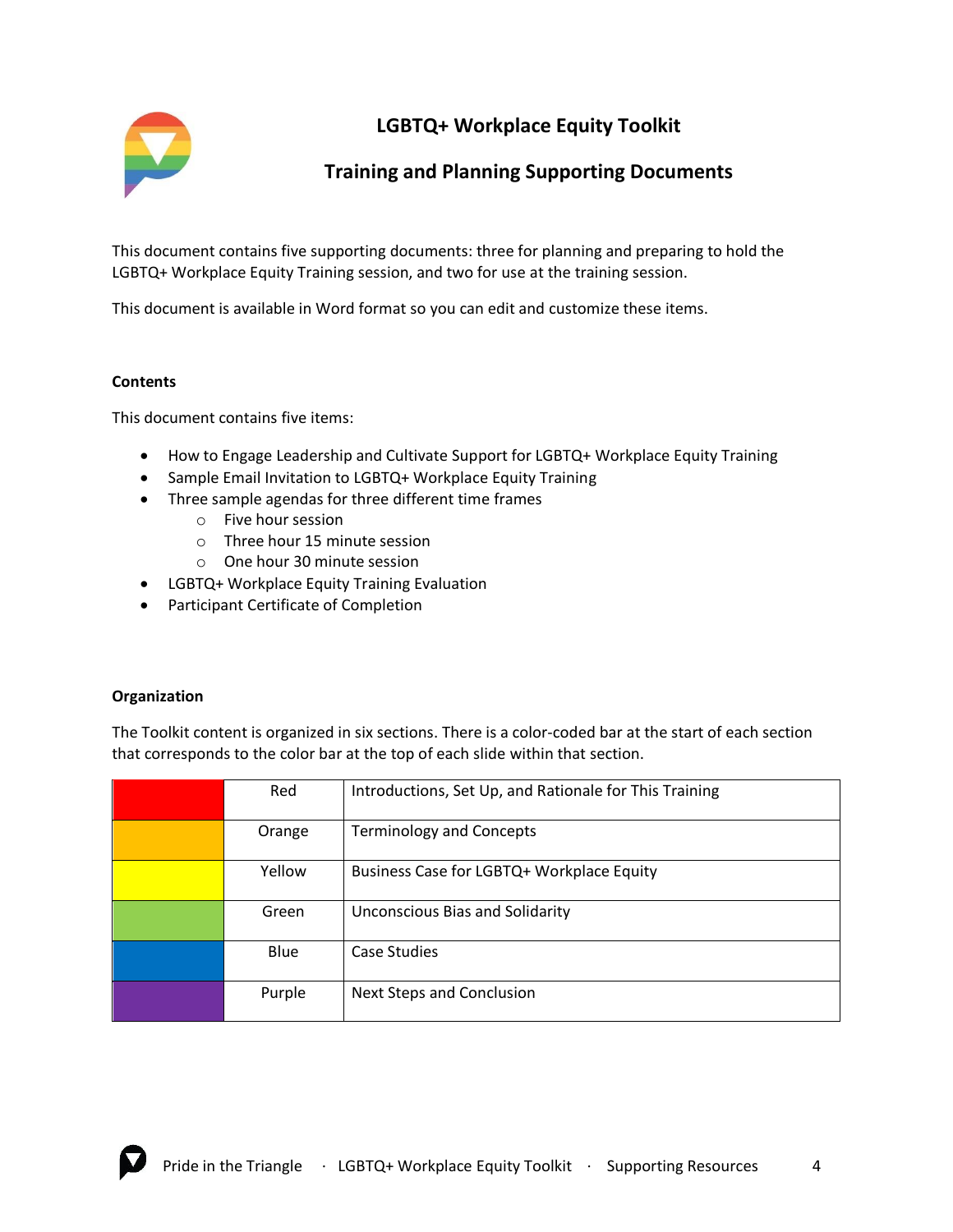

## **How to Engage Leadership and Cultivate Support for LGBTQ+ Workplace Equity Training**

- Form a diverse team or at least try to engage one coworker who will work with you on this initiative. Engage an executive sponsor to offer support. Seek team members who are diverse in terms of:
	- o Race, ethnicity, gender, LGBTQ+, age, and other diversity markers
	- o Organizational: department, role, leadership level, etc.
- Familiarize yourself with the Toolkit contents to the point where you feel comfortable facilitating the training or engage experienced LGBTQ+ training consultants.
- Secure permission to organize the training. You may need to present the rationale and business case for holding the training. You could adapt slides from the Toolkit PowerPoint presentation to link the rationale for the training to your organization's mission, vision, and values. People you may need to approach for support include:
	- $\circ$  The human resources (HR) director or manager who oversees your organization's diversity efforts
	- o The HR person who oversees or supports your LGBTQ+ employee resource group (ERG)
	- o The executive sponsor for your LGBTQ+ ERG
	- o Another HR executive or manager with whom you have a relationship
	- o Other executives you know are diversity champions in your organization
- Create a budget and secure the necessary resources. Budget items may include:
	- o Venue rental
	- o Consultant fees
	- o Food and snacks
	- o Material copies
	- o Training supplies
- Inform management and request support for employees to attend.
- Prepare a project plan and timeline for holding the training session, and plan far enough in advance to give yourself enough time to publicize and organize the training.
- With HR, determine if the training can count toward employee educational and development requirements.
- You can be creative about the training format and offer it as:
	- o A general offering to all employees
	- o An educational offering for a particular department
	- o An event for members of an ERG
	- o A management training session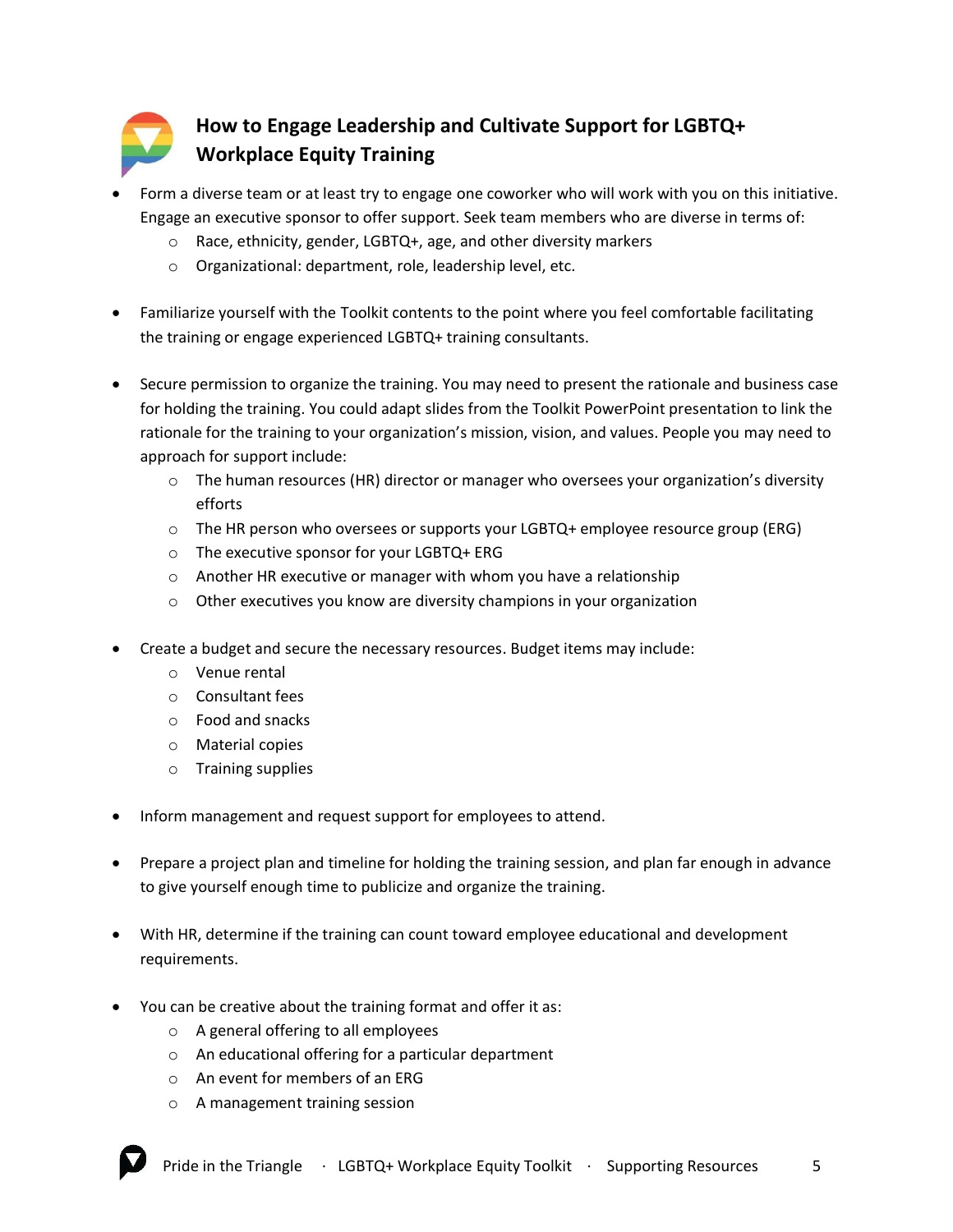

## **Sample Email Invitation to LGBTQ+ Workplace Equity Training**

Dear colleague:

We **<insert name of organizing group>** are pleased to invite you to **<name of company's>** LGBTQ+ (Lesbian, Gay, Bisexual, Transgender, Queer/Questioning, etc.) workplace equity training. At the end of this interactive and informative training, participants will have the information and tools to:

- Explain the rationale for LGBTQ+ workplace equity training
- Define relevant terminology and concepts
- Articulate the business case for LGBTQ+ workplace equity
- Express empathy for LGBTQ+ colleagues
- Demonstrate awareness of biases and act in solidarity with LGBTQ+ colleagues
- Describe particular concerns LGBTQ+ employees can experience and steps to address them
- Make a commitment to take action to promote inclusion and equity for LGBTQ+ colleagues

Everyone is welcome. Some considerations for who may want to attend:

- All employees who want to learn more about how to support and create an inclusive work environment for LGBTQ+ colleagues.
- LGBTQ+ employees who want to learn more about workplace equity.
- Employees who may not be knowledgeable about or comfortable around LGBTQ+ people but are willing to learn.
- Managers and executives who seek to learn how to more equitably manage LGBTQ+ employees and create an inclusive and equitable work environment.

#### <**Time and Location**>

#### **<Registration information, including deadline, and link to registration page>**

Add a sentence about how this session fulfills any organizational educational or training requirements.

Please feel free to contact <name, phone, and email> with any questions.

We look forward to seeing you at the training!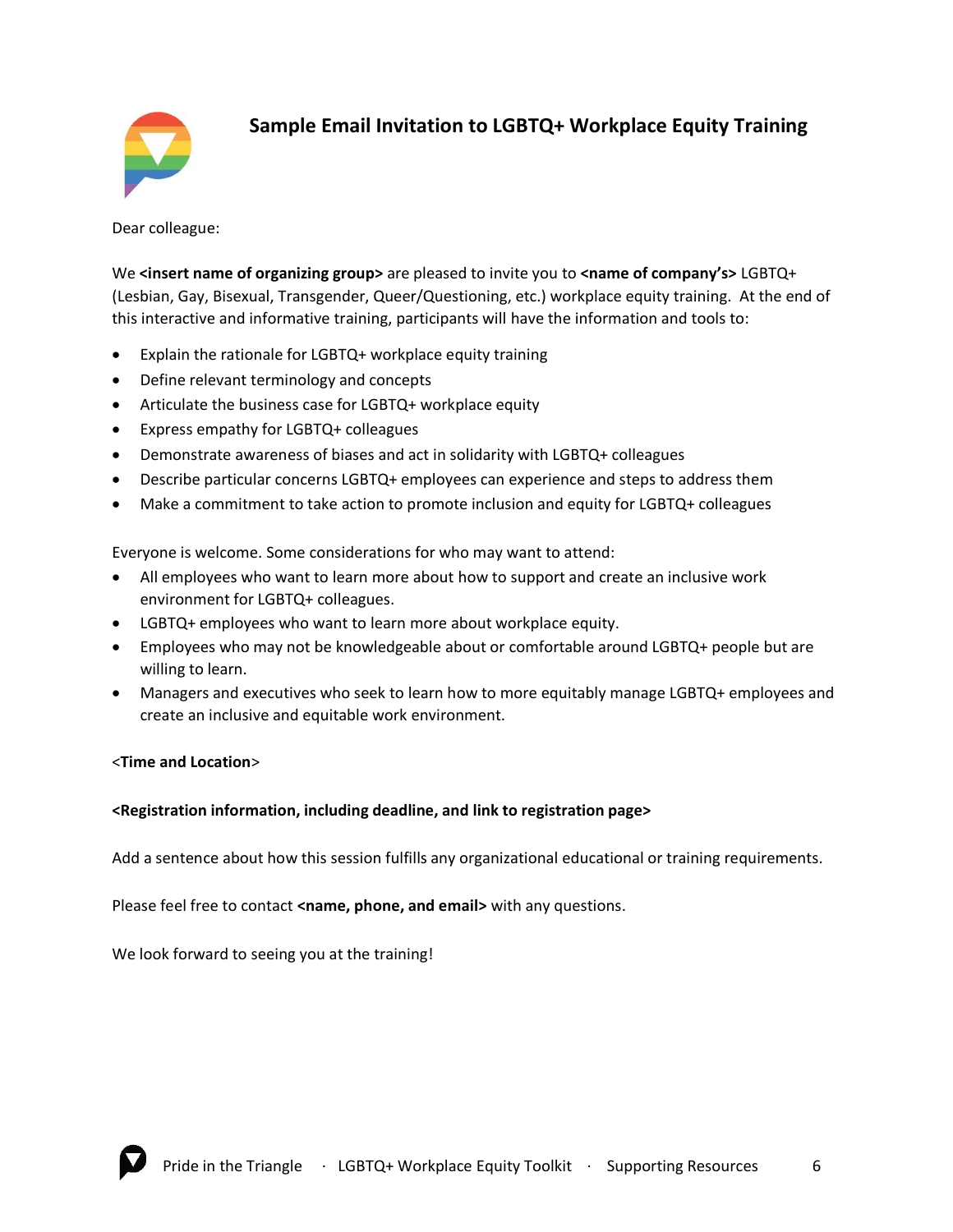## **Sample Agendas for Three Different Timeframes**



The three agendas below are for five hour, three hour 15 minute, and one hour 30 minute versions of the materials included in the LGBTQ+ Equity Training Toolkit. The longer a session is, the larger the percentage of exercise and discussion time.

- Five hour session: uses all the slides, and  $60 65%$  of time is discussion and exercises
- Three hour 15 minute session: uses most or all of the slides, and 40 45% of time is discussion and exercises
- One hour 30 minute session: uses a subset of the slides and approximately 30% of time is discussion (delivered in person or virtually)

**Goal**: To increase organizational effectiveness by creating a more inclusive and equitable work environment for LGBTQ+ colleagues.

**Objectives**: At the end of this training, participants will be able to:

- Explain the rationale for LGBTQ+ workplace equity training
- Define relevant terminology and concepts
- Articulate the business case for LGBTQ+ workplace equity
- Express empathy for LGBTQ+ colleagues
- Demonstrate awareness of biases and act in solidarity with LGBTQ+ colleagues
- Describe particular concerns LGBTQ+ employees can experience and steps to address them
- Make a commitment to take action to promote inclusion and equity for LGBTQ+ colleagues

| Section                                | 5 <sub>hr</sub>  | 3 hr 15 min      | 1 hr 30 min      |
|----------------------------------------|------------------|------------------|------------------|
| Introductions, Set Up, and Rationale   | 40 min           | $30 \text{ min}$ | $15 \text{ min}$ |
| <b>Terminology and Concepts</b>        | 50 min           | 40 min           | $20 \text{ min}$ |
| <b>Business Case</b>                   | $30 \text{ min}$ | $20 \text{ min}$ | $10 \text{ min}$ |
| <b>Unconscious Bias and Solidarity</b> | 50 min           | 30 min           | 20 or 40 min *   |
| <b>Case Studies</b>                    | 60 min           | 40 min           | 0 or 20 min *    |
| <b>Next Steps and Conclusions</b>      | 30 min           | 20 min           | 5 min            |

\*Include Difficult Conversations in the Unconscious Bias and Solidarity Section or include the Case Studies.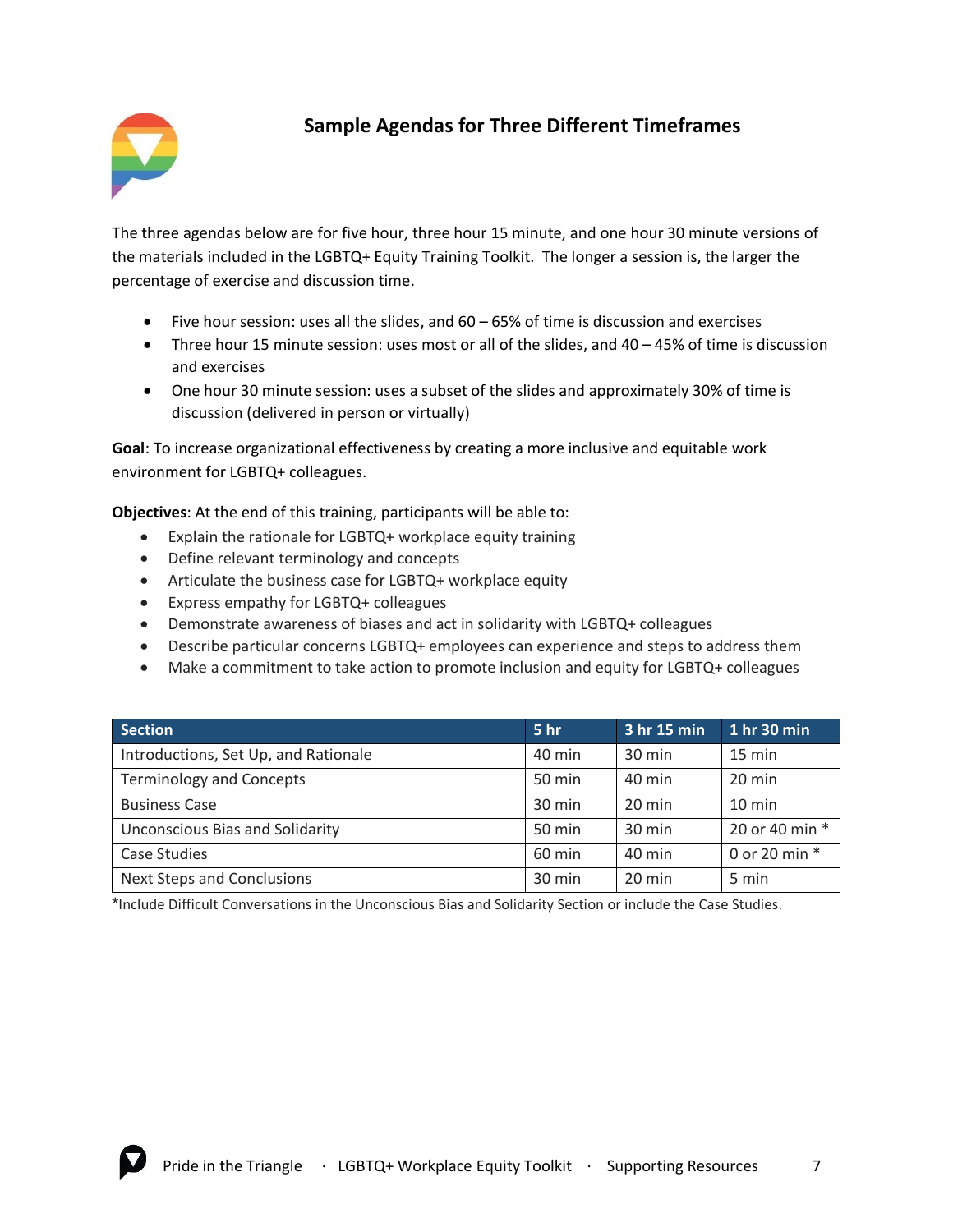#### **Five Hour In-Person Session**



**4 hours and 20 minutes of content with 40 minutes for lunch or two 20-minute breaks**

| <b>Section</b>                         | <b>Time</b> |
|----------------------------------------|-------------|
| Introductions, Set Up, and Rationale   | 40 min      |
| <b>Terminology and Concepts</b>        | 50 min      |
| <b>Business Case</b>                   | 30 min      |
| <b>Unconscious Bias and Solidarity</b> | 50 min      |
| <b>Case Studies</b>                    | 60 min      |
| <b>Next Steps and Conclusions</b>      | 30 min      |

| <b>Introductions, Set Up, and Rationale</b>          |                                                             |  |
|------------------------------------------------------|-------------------------------------------------------------|--|
| <b>Time</b>                                          | 40 minutes                                                  |  |
| <b>Slides</b>                                        | All may be used                                             |  |
| <b>Exercises and Discussions</b>                     |                                                             |  |
| Centering or Mindfulness exercise<br>Up to 5 minutes |                                                             |  |
| Introductions                                        | 15-20 minutes, allocate time per participant based on total |  |
|                                                      | attendance                                                  |  |
| Icebreaker - Trivia Mixer                            | 6-7 minutes                                                 |  |

|  |  | <b>Terminology and Concepts</b> |  |
|--|--|---------------------------------|--|
|  |  |                                 |  |

| <b>Time</b>                            | 50 minutes        |  |
|----------------------------------------|-------------------|--|
| <b>Slides</b>                          | All may be used   |  |
| <b>Exercises and Discussions</b>       |                   |  |
| Belonging at work optional discussions | 7-8 minutes       |  |
| "Find your match" terminology activity | $15 - 20$ minutes |  |
| Story sharing activity                 | 10 minutes        |  |

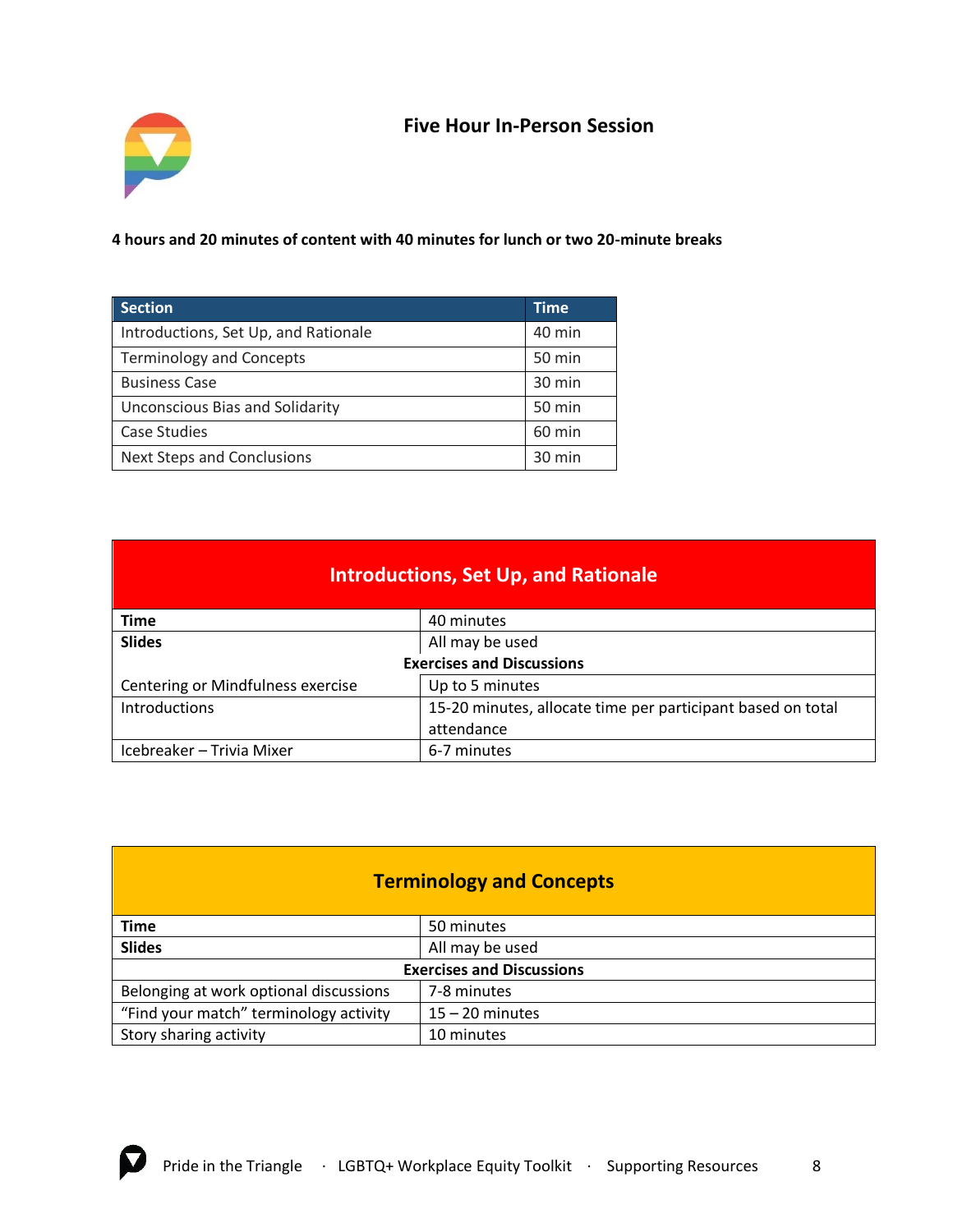|                             | <b>Business Case</b>                                   |
|-----------------------------|--------------------------------------------------------|
| <b>Time</b>                 | 30 minutes                                             |
| <b>Slides</b>               | All may be used                                        |
|                             | <b>Exercises and Discussions</b>                       |
| Challenges in the workplace | Can spend 5 minutes asking participants if they have   |
|                             | experienced similar challenges due to their identities |

## **Unconscious Bias and Solidarity**

| <b>Time</b>                       | 50 minutes                                                    |
|-----------------------------------|---------------------------------------------------------------|
| <b>Slides</b>                     | All may be used                                               |
|                                   | <b>Exercises and Discussions</b>                              |
| Stereotypes and Misperceptions of | Can engage for 5-10 minutes around the harm that              |
| LGBTQ+ people                     | stereotyping can cause.                                       |
| Levels of Support and Allyship    | Can split into small groups for a 5 minute discussion         |
| <b>Challenging Conversations</b>  | $15 - 20$ minutes  there may be time for groups to practice 2 |
|                                   | or more of the difficult conversations.                       |

| <b>Case Studies</b>                                                                                                                                                   |            |  |
|-----------------------------------------------------------------------------------------------------------------------------------------------------------------------|------------|--|
| <b>Time</b>                                                                                                                                                           | 60 minutes |  |
| With this amount of time, you will have enough time to have each group spend 15-20 minutes with their<br>case studies and 5-7 minutes on each one in the larger group |            |  |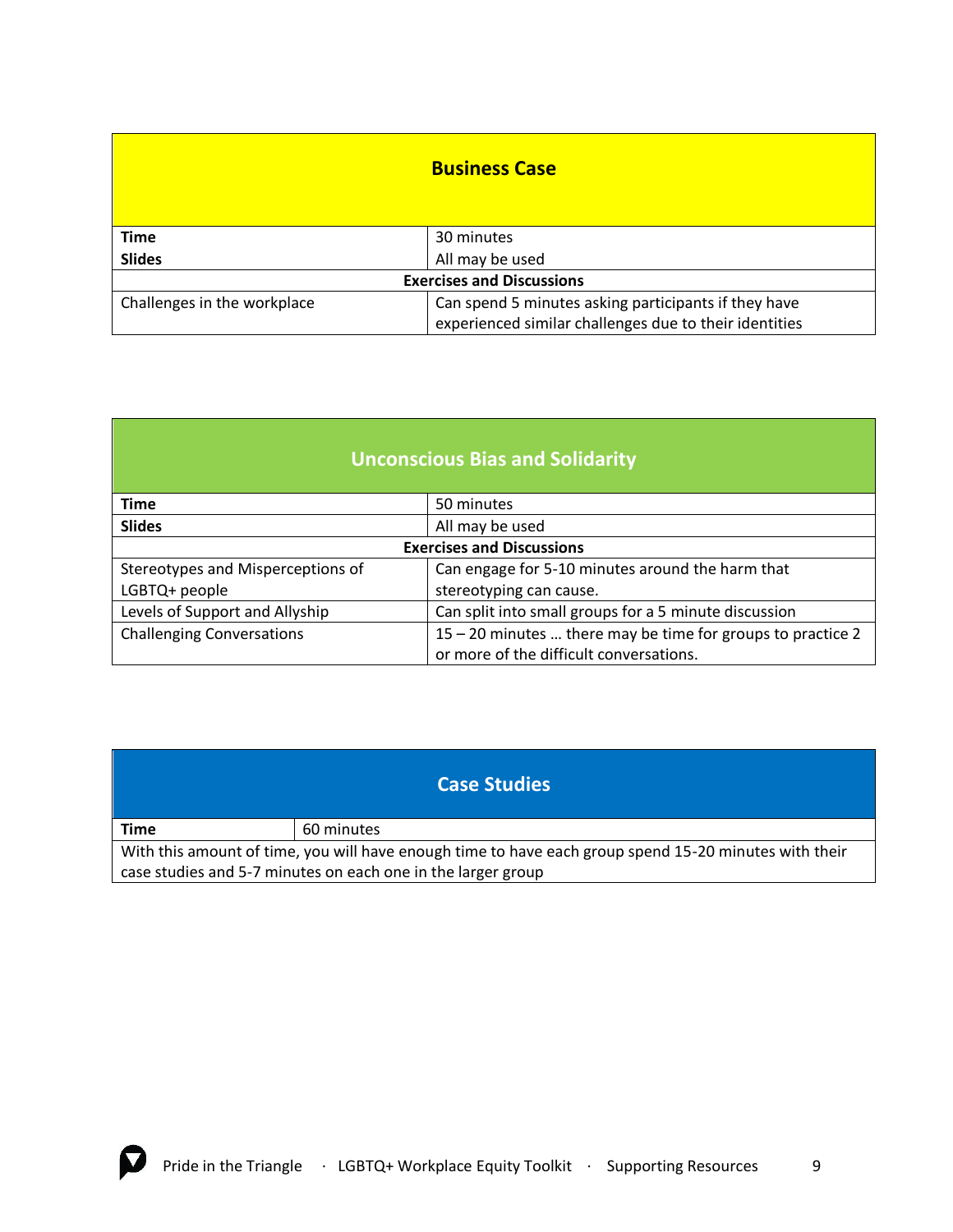| <b>Next Steps and Conclusion</b>    |                                                              |  |
|-------------------------------------|--------------------------------------------------------------|--|
| <b>Time</b>                         | 30 minutes                                                   |  |
| <b>Slides</b>                       | All may be used                                              |  |
| <b>Exercises and Discussions</b>    |                                                              |  |
| <b>Personal Commitment</b>          | Pause and give people 2-3 minutes for people to consider and |  |
|                                     | write down theirs                                            |  |
| <b>Action Steps</b>                 | Pause and give people 4-5 minutes for people to consider and |  |
| Meeting with Accountability Partner | write down theirs and 5 minutes with accountability partner  |  |
| <b>Summary Discussion</b>           | 5-7 minutes in the large group                               |  |
| Evaluation                          | You may want to give people 5 minutes to complete their      |  |
|                                     | evaluation then                                              |  |
| Closure                             | 5-8 minutes  based on how close you are to session end time. |  |

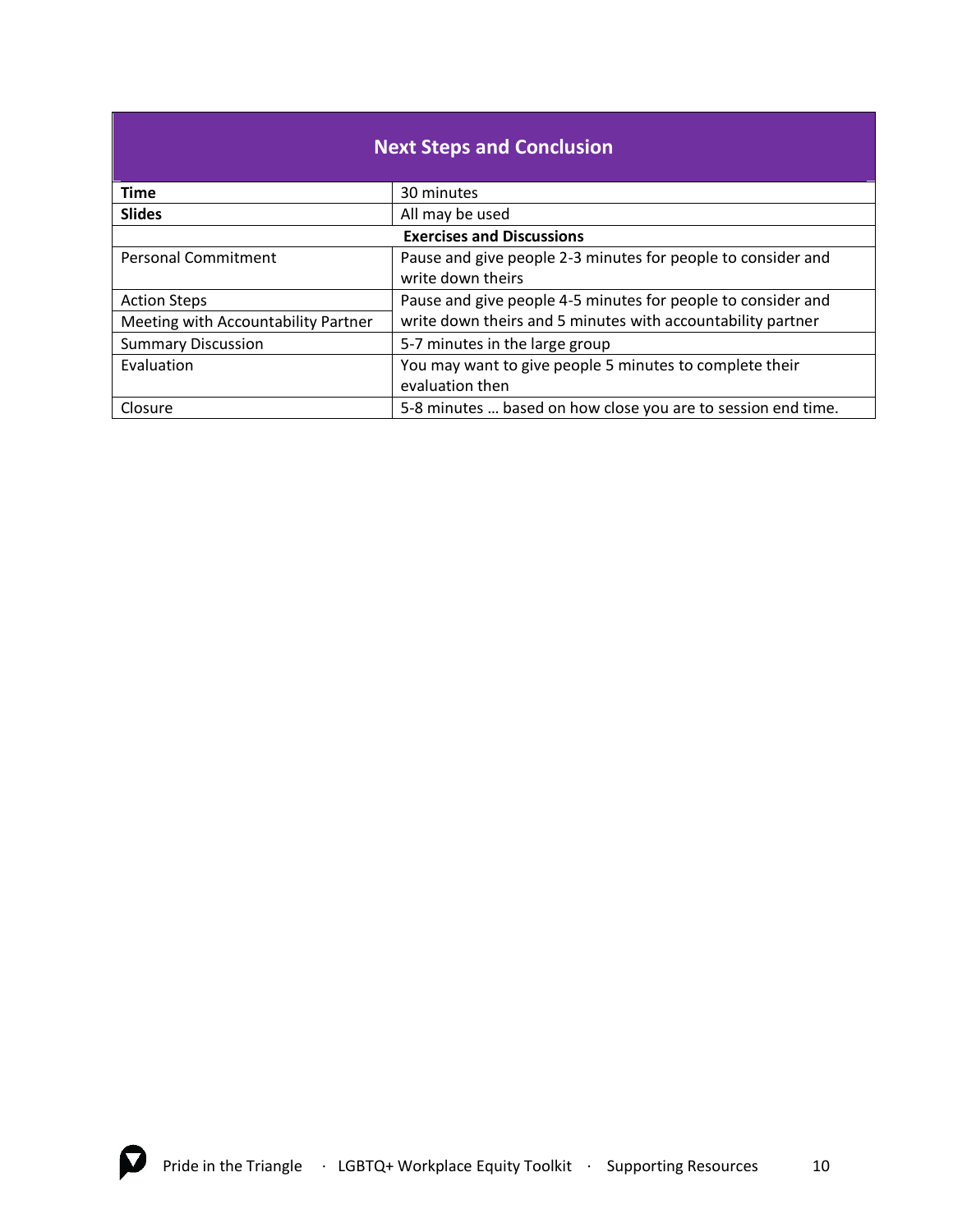

### **Option to condense to a 3 hour session with a 15 minute break by trimming one or two exercises or discussions.**

| <b>Section</b>                         | <b>Time</b>      |
|----------------------------------------|------------------|
| Introductions, Set Up, and Rationale   | 30 min           |
| <b>Terminology and Concepts</b>        | 40 min           |
| <b>Business Case</b>                   | 20 min           |
| <b>Unconscious Bias and Solidarity</b> | 30 min           |
| <b>Case Studies</b>                    | 40 min           |
| <b>Next Steps and Conclusions</b>      | $20 \text{ min}$ |

## **Introductions, Set Up, and Rationale**

| Time                              | 30 minutes                                                    |
|-----------------------------------|---------------------------------------------------------------|
| <b>Slides</b>                     | All may be used                                               |
|                                   | <b>Exercises and Discussions</b>                              |
| Centering or Mindfulness exercise | Up to 5 minutes                                               |
| <b>Introductions</b>              | 10 minutes, allocate time participant based on total          |
|                                   | attendance or with large numbers, do introductions in small   |
|                                   | groups                                                        |
| Icebreaker - Trivia Mixer         | 5 minutes (or may decide to cut or do quickly in large group) |

## **Terminology and Concepts**

| Time                                   | 40 minutes        |  |  |
|----------------------------------------|-------------------|--|--|
| <b>Slides</b>                          | All may be used   |  |  |
| <b>Exercises and Discussions</b>       |                   |  |  |
| Belonging at work optional discussions | 5 minutes         |  |  |
| "Find your match" terminology activity | $10 - 12$ minutes |  |  |
| Story sharing activity                 | 7-8 minutes       |  |  |

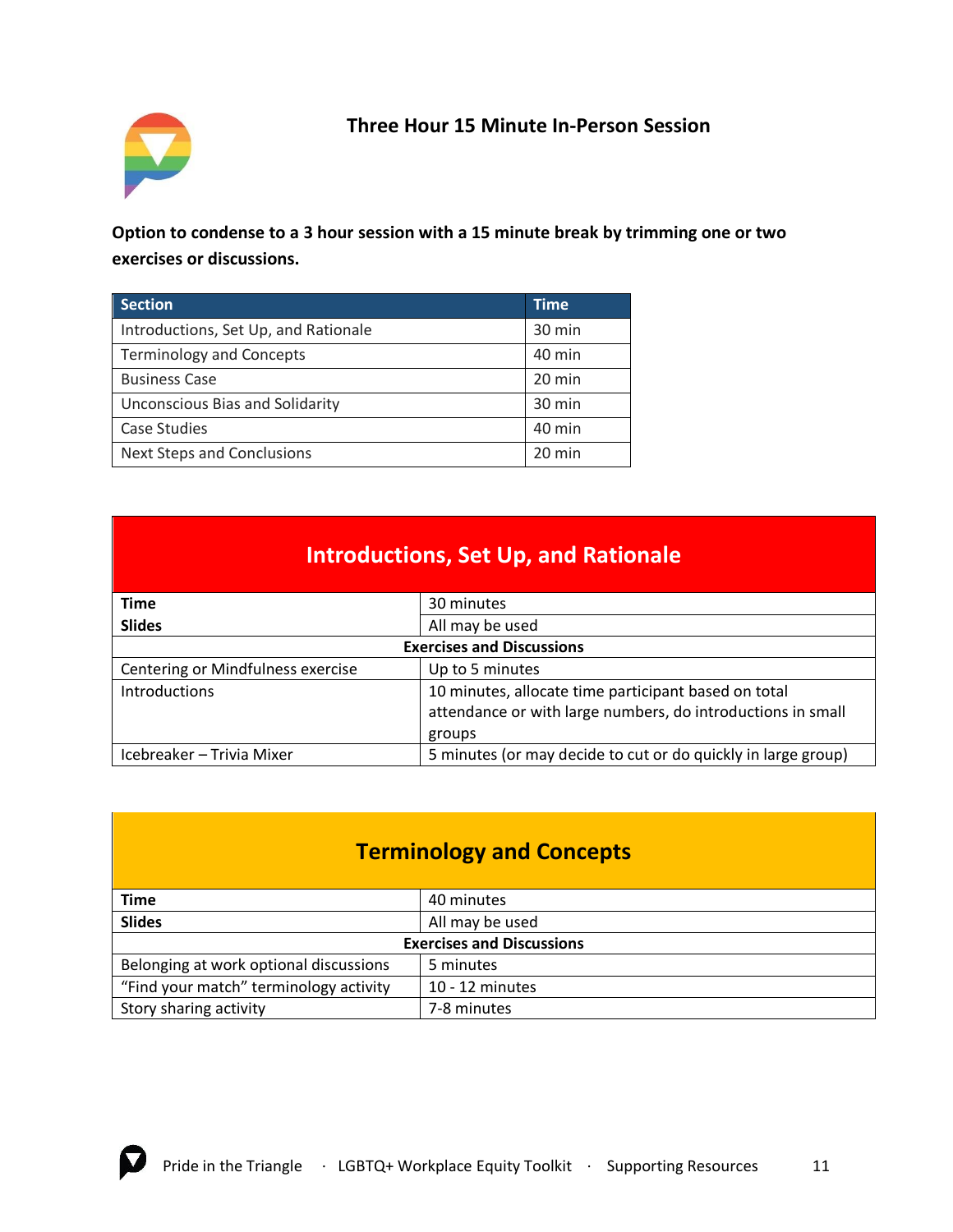| <b>Business Case</b>             |                                                                 |  |  |
|----------------------------------|-----------------------------------------------------------------|--|--|
| <b>Time</b>                      | 20 minutes                                                      |  |  |
| <b>Slides</b>                    | All may be used $-$ or you can save 5 minutes by omitting the 5 |  |  |
|                                  | detailed business case slides and only using the summary        |  |  |
|                                  | slide.                                                          |  |  |
| <b>Exercises and Discussions</b> |                                                                 |  |  |
| Challenges in the workplace      | Can spend 5 minutes asking participants if they have            |  |  |
|                                  | experienced similar challenges due to their identities          |  |  |

| <b>Unconscious Bias and Solidarity</b>             |                                                                                                                  |  |  |
|----------------------------------------------------|------------------------------------------------------------------------------------------------------------------|--|--|
| <b>Time</b>                                        | 30 minutes                                                                                                       |  |  |
| <b>Slides</b>                                      | All may be used                                                                                                  |  |  |
| <b>Exercises and Discussions</b>                   |                                                                                                                  |  |  |
| Stereotypes and Misperceptions of<br>LGBTQ+ people | Can have people discuss the harms that sterotyping can cause<br>for 4-5 minutes ** OR**                          |  |  |
| Levels of Support and Allyship                     | Can split into small groups for a 5 minute discussion<br>(only enough time for one of the two above discussions) |  |  |
| <b>Challenging Conversations</b>                   | 10 minutes  have a group each do one of the discussions<br>and then quickly share about the others.              |  |  |

## **Case Studies**

#### **Time** 40 minutes

Option 1: Cover all the scenarios: 12 – 13 minutes for each group and then 4-5 minutes on each scenario. Option 2: Choose 4-5 scenarios most applicable to your organization, each groups gets 15 -20 minutes with their case studies and 5- 6 minutes on each one in the larger group.

If you get a little behind schedule or want to condense to a 3-hour session, you can consider reducing this section to 30 minutes

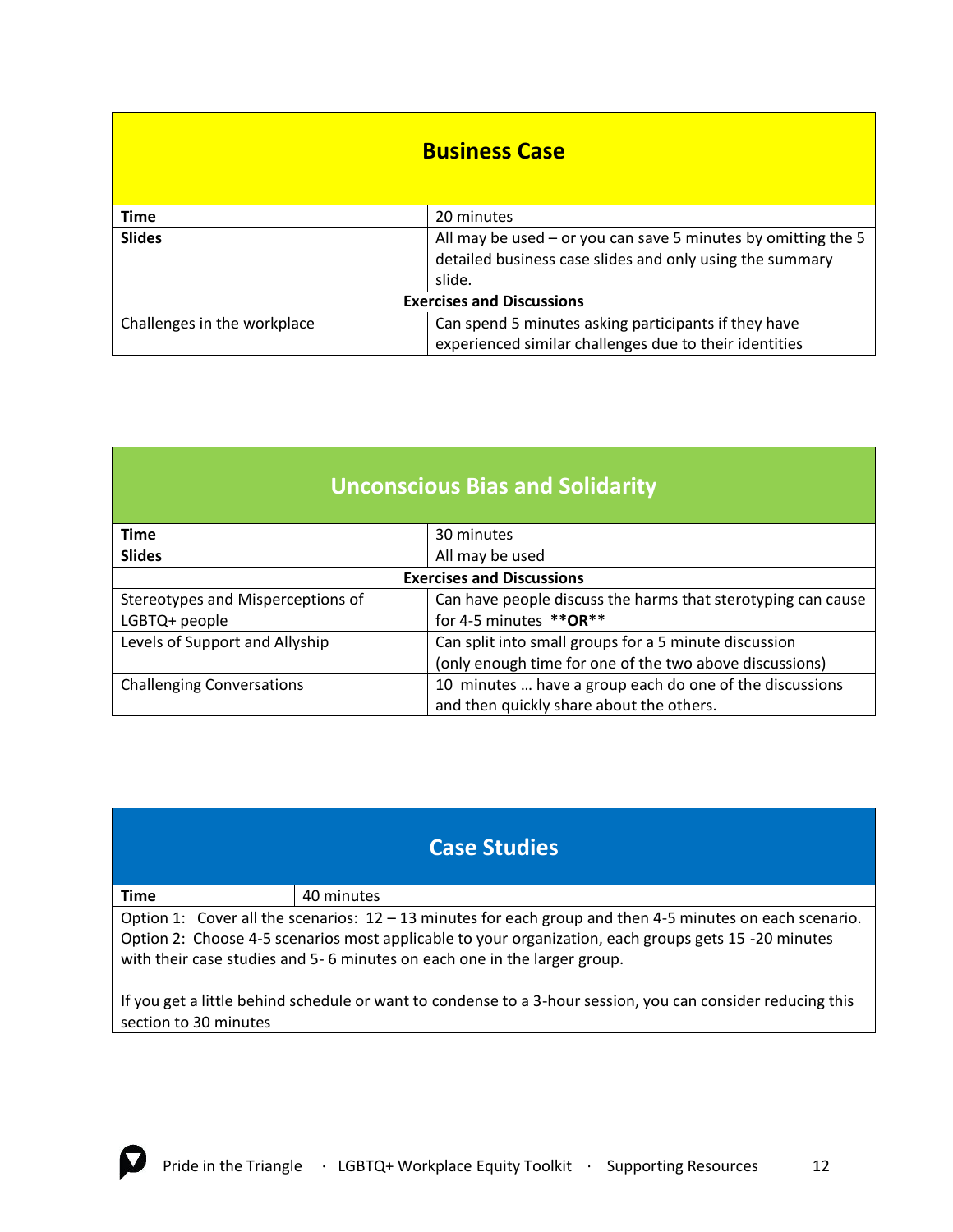| <b>Next Steps and Conclusion</b>    |                                                                      |  |  |
|-------------------------------------|----------------------------------------------------------------------|--|--|
| <b>Time</b>                         | 20 minutes                                                           |  |  |
| <b>Slides</b>                       | All may be used                                                      |  |  |
| <b>Exercises and Discussions</b>    |                                                                      |  |  |
| <b>Personal Commitment</b>          | Pause and give people 3-4 minutes to write down both their           |  |  |
| <b>Action Steps</b>                 | personal commitments and actions.                                    |  |  |
| Meeting with Accountability Partner | 2-3 minutes to find an accountability partner to meet with later, or |  |  |
|                                     | a short sharing time at the session                                  |  |  |
| <b>Summary Discussion</b>           | 5 minutes in the large group                                         |  |  |
| Evaluation                          | You may want to give people 4-5 minutes to complete their            |  |  |
|                                     | evaluation then                                                      |  |  |
| Closure                             | 4-5 minutes  based on how close you are to session end time.         |  |  |

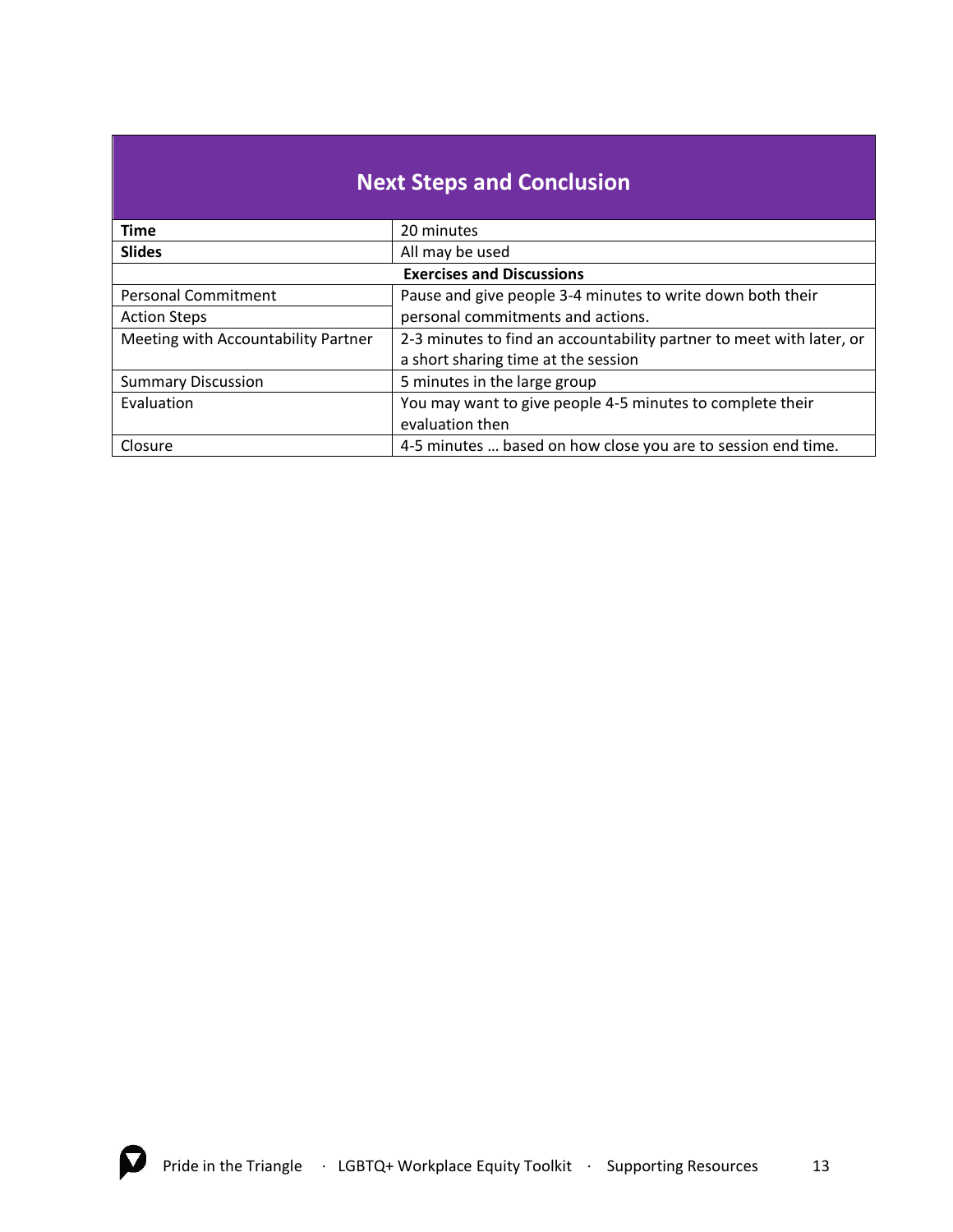

## **One Hour 30 Minute In-Person or Online Session**

Choose either the Challenging Conversations from the Unconscious Bias / Solidarity Section or the Case Studies depending upon the make up of the audience.

For training of general employees, you may want to use the challenging conversations. For more advanced audiences already familiar with the LGBTQ+ communities or with primarily managers or human resources professionals, you may want to use the Case Studies.

For online training, you may want to solicit input in the chat box from time to time.

| <b>Introductions, Set Up, and Rationale</b> |            |  |  |
|---------------------------------------------|------------|--|--|
| <b>Time</b>                                 | 15 minutes |  |  |

#### **SLIDES:**

- Cover / Intro Slide May want to include a short centering or mindfulness moment here or after the introductions, for example, a lighting of an actual or virtual candle with 30 seconds of silence
- Appreciation to Toolkit Sponsors
- Training Goal and Objectives
- Training Agenda
- Parking Lot
- Group Agreements
- Introduction: Your Facilitators
- Introductions: Your Turn
	- $\circ$  20 seconds each if group is larger than 15 -20, break into sub groups for introductions
	- $\circ$  For web-based sessions, could have people introduce themselves in the chat box
- Heart Mind Action
- Naïve Offending
- One Slide on your organizational vision, mission, and values
- Next Section Slide

| <b>Terminology and Concepts</b> |            |  |  |
|---------------------------------|------------|--|--|
| <b>Time</b>                     | 20 minutes |  |  |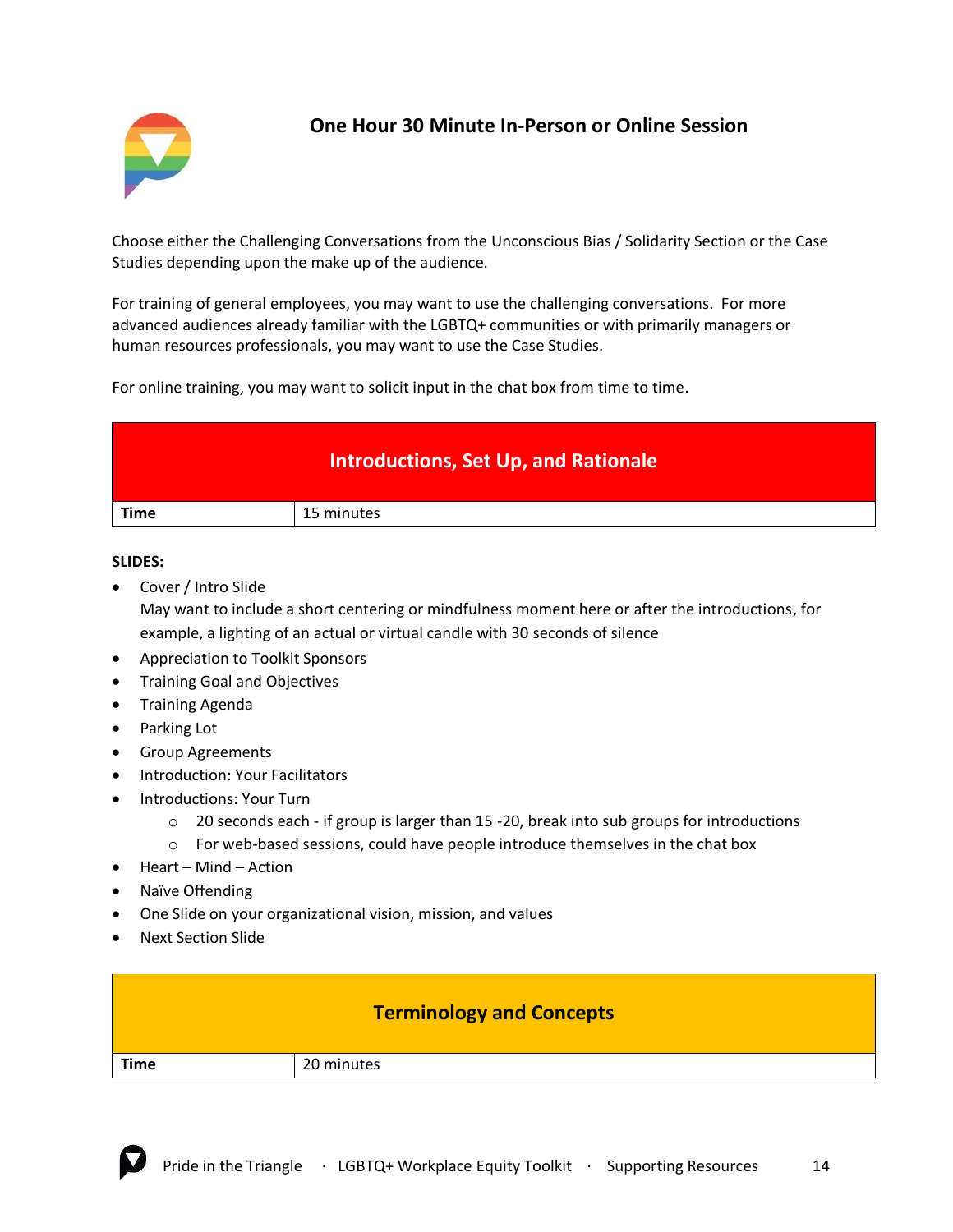#### **SLIDES:**

- Cover / Intro Slide
- Purpose
- Diversity
- Identity Markers and Characteristics
- Inclusion
- Equity
- Moving to Belonging
- Everyone needs to belong (explain exercise and have people think through it on their own silently instead of sharing in duos)
- LGBTQ+ Terminology (explain definitions are in the participant's guide may want to hit on a few key ones)
- Proper Versus Outdated and Offensive Terms
- Gender and Sexuality
- Transgender
- But I don't tell people I'm straight
- Story Sharing Activity (omit / delete or explain who this exercise works and how people respond, but don't necessarily go through it)
- Despite Media Optics …
- Intersectionality
- Ally
- Summary and Next Section

| <b>Business Case</b> |            |  |  |
|----------------------|------------|--|--|
| <b>Time</b>          | 10 minutes |  |  |

#### **Slides**

- Cover / Intro Slide
- Business Case for LGBTQ+ Workplace Equity
- LGBTQ+ People can be fired for "no cause"
- Global View of LGBTQ+ Equality (can be omitted if organization is not global)
- Challenges in the workplace
- Business Case for LGBTQ+ Workplace Equity
- Financial Business Case (select either the for profit or non-profit slide)
- Next Section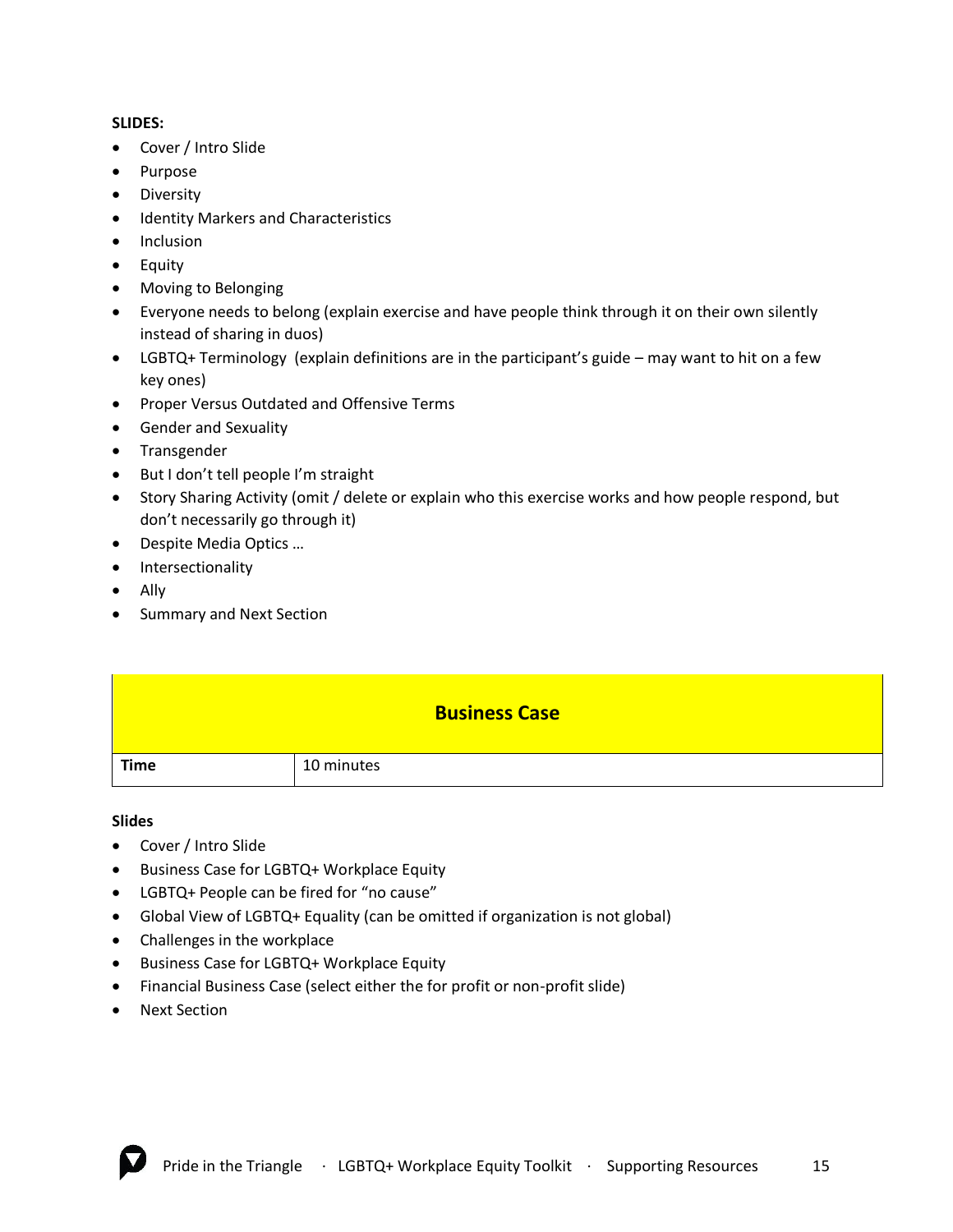|             | <b>Unconscious Bias and Solidarity</b> |  |  |  |
|-------------|----------------------------------------|--|--|--|
| <b>Time</b> | 20 minutes                             |  |  |  |

#### **Slides**

- Unconscious Bias, Stereotyping and Solidarity
- Unconscious Bias and Stereotyping
- What is Unconscious Bias?
- Ways Unconscious Bias is Manifested (may skip down to microaggression bullet)
- Examples of LGBTQ Microaggressions
- Deeper look at Stereotyping
- Stereotypes / Misconceptions of LGBTQ+ People (can ask people to share some harm that stereptyping can cause into chat box if online)
- Myths and Misperceptions
- Levels of Support and Allyship
- Solidarity: Being an Ally
- Taking Action as an Ally
- Be an Ally in Action!
- Having those tough conversations (do not use if you choosing to do the Case Studies)
- Bystander Intervention
- Be an Ally to Trans Folks
- Names and Pronouns
- What if Someone Comes out to you (optional or skip if running late)
- What not to say (optional or skip if running late)
- Responding to anti-LGBTQ+ Behavior
- Summary

| <b>Case Studies</b> |            |  |  |  |
|---------------------|------------|--|--|--|
| <b>Time</b>         | 20 minutes |  |  |  |

Do not use section if you do the "tough conversations" in the Unconscious Bias and Solidarity Section. **SLIDES**

- Purpose
- Case Studies: Instructions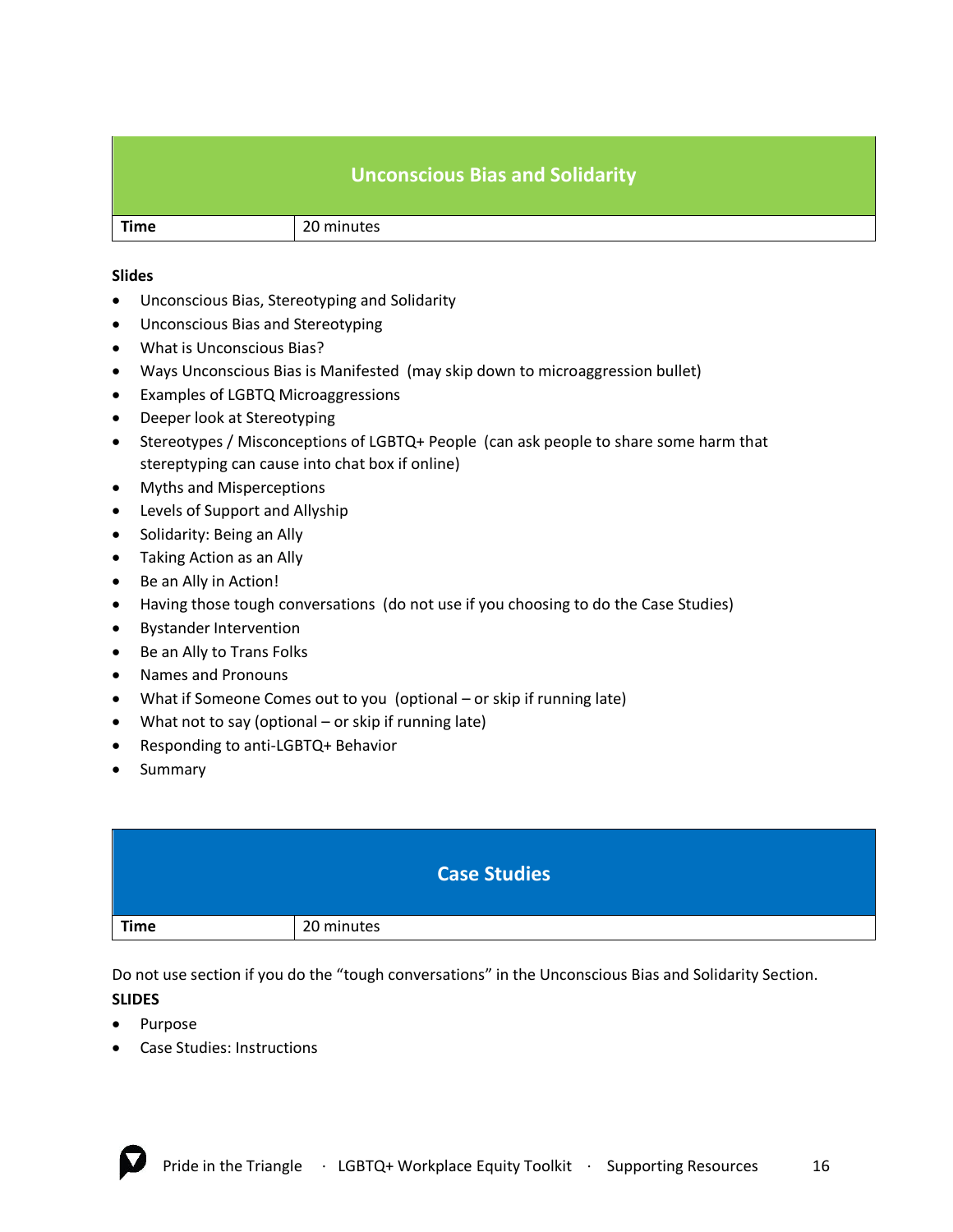Then select a sub set of the case studies depending upon the number of people in the workshop and select the ones you feel would be most applicable to your organization. (4-6 people per discussion group)

### **Next Steps and Conclusion**

| <b>Time</b> | 5 minutes – quickly go through the items, people may need to complete on their |
|-------------|--------------------------------------------------------------------------------|
|             | own after the session.                                                         |

- Personal Commitment
- Actions Steps
- Meeting with Accountability Partner (quickly suggest people pair off with someone)
- Summary
- Evaluation
- Closure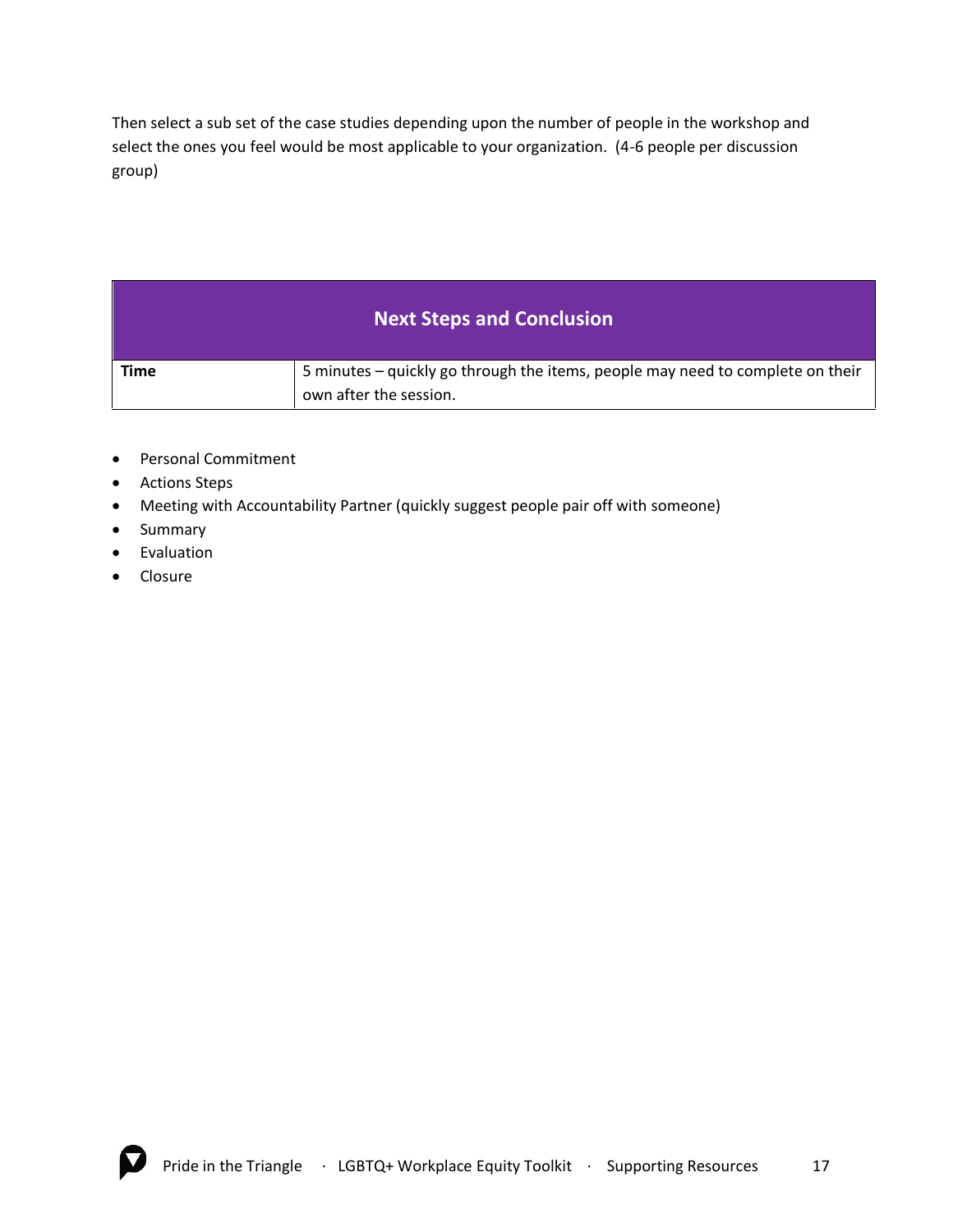

## **LGBTQ+ Workplace Equity Training Evaluation**

**Instructions:** Please rate the training on each item below using the following scale. Please use the comments section to provide more information about the rating and suggestions for improvement.

|  | $4 =$ strongly agree | $3 = \text{agree}$ | $2 =$ disagree | $1 =$ strongly disagree | Rating |
|--|----------------------|--------------------|----------------|-------------------------|--------|
|--|----------------------|--------------------|----------------|-------------------------|--------|

1. The training met its objectives. *Comments:*

2. The training content was appropriate. *Comments:*

3. The training materials (presentations, handouts, worksheets, etc.) were effective. *Comments:*

4. The training was well organized.

*Comments:*

5. The trainers used effective methodologies.

*Comments:*

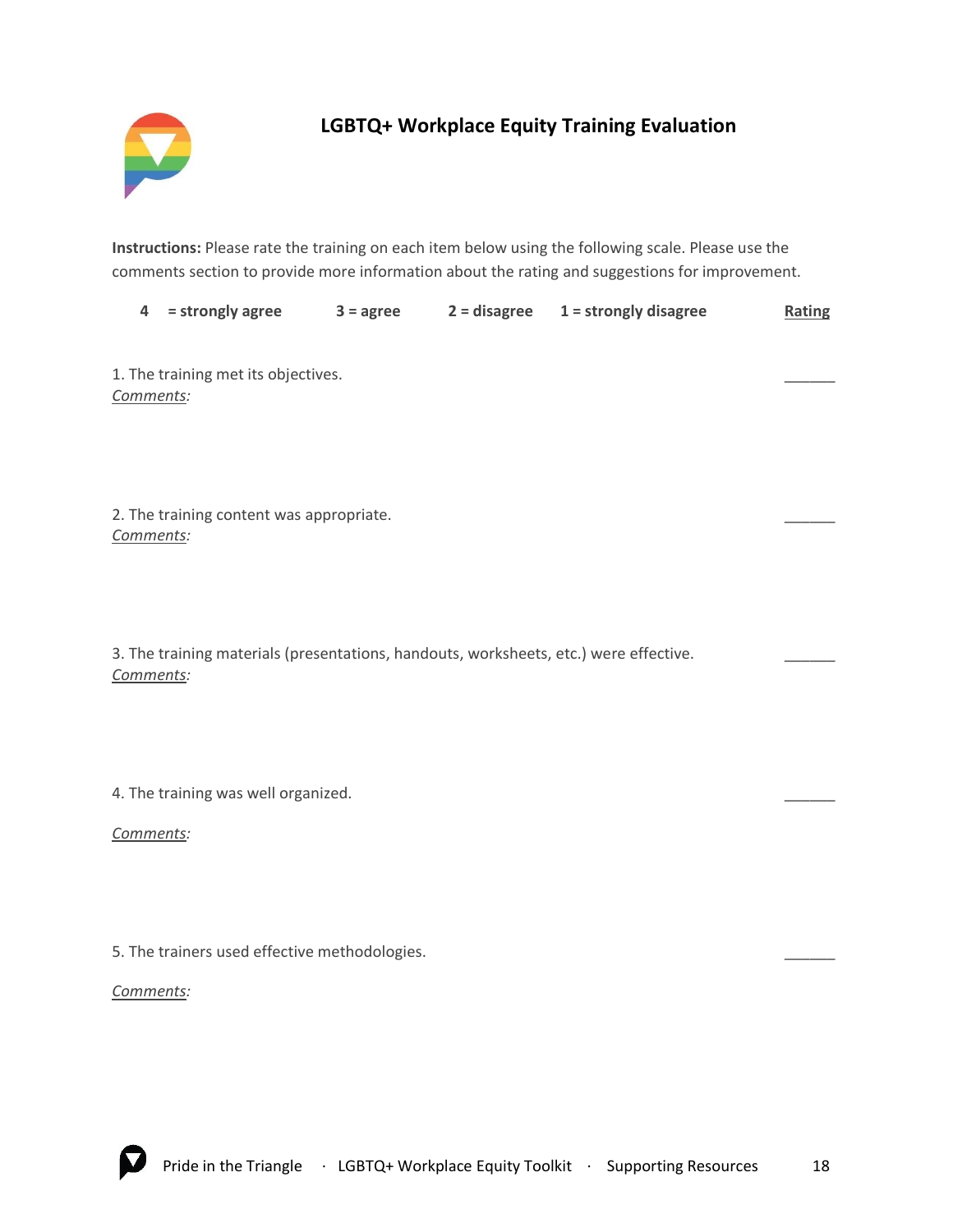6. The trainers were responsive to participants' needs.

#### *Comments:*

7. There were adequate opportunities for discussion.

#### *Comments:*

8. I am more knowledgeable about LGBTQ+ workplace equity because of this training.

#### *Comments:*

9. I feel more prepared to promote LGBTQ+ workplace equity because of this training.

#### *Comments:*

My additional training needs on LGBTQ+ workplace equity are:

My overall comments and suggestions:

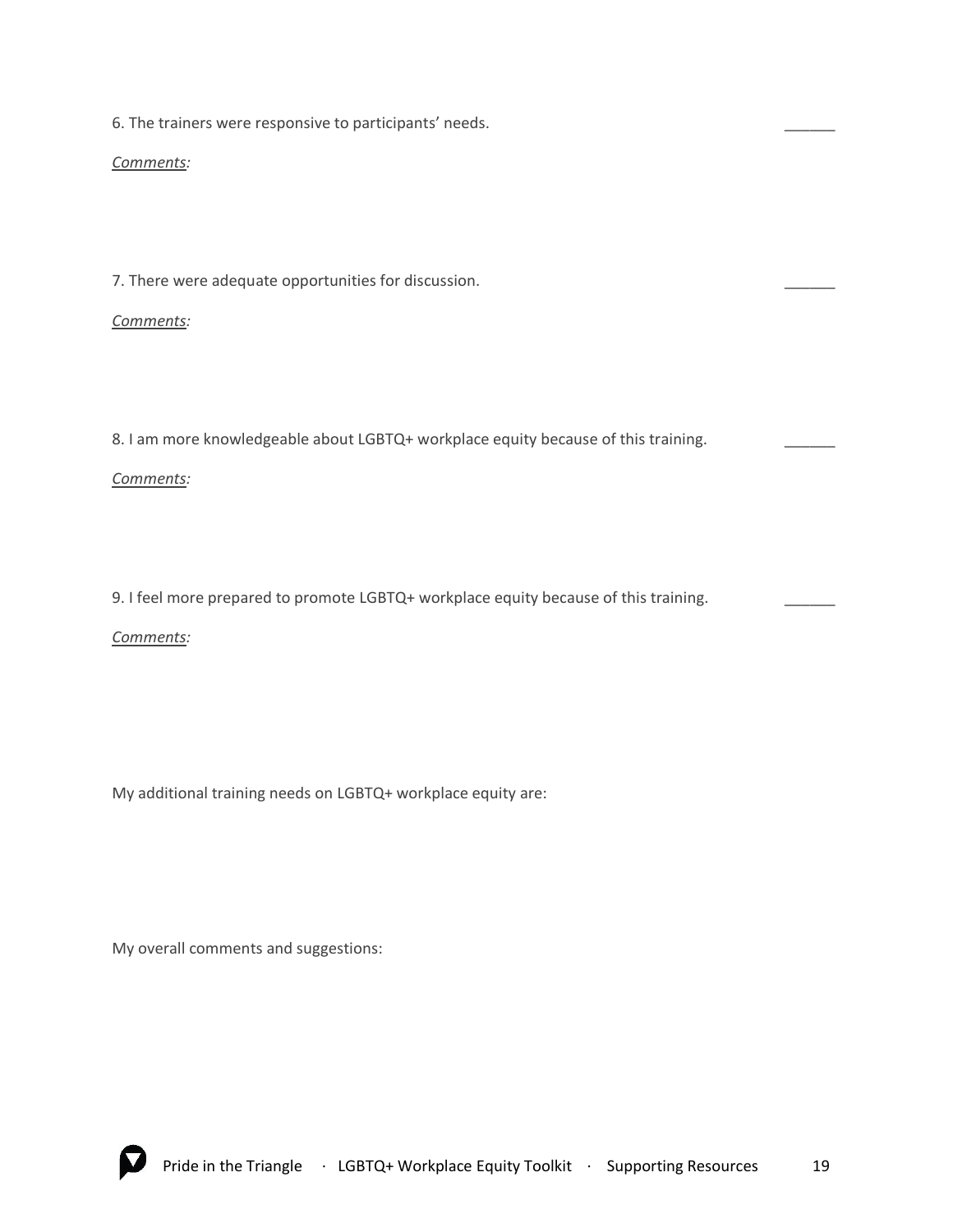

## **Participant Certificate of Completion**

On the next page is a participant certificate of completion that you can edit and modify to create a certificate for each participant.

Fields to edit:

- Participant's name
- Month / Day / Year
- Replace Scott Hirschuber's name and signature with your organizational leader's name and signature